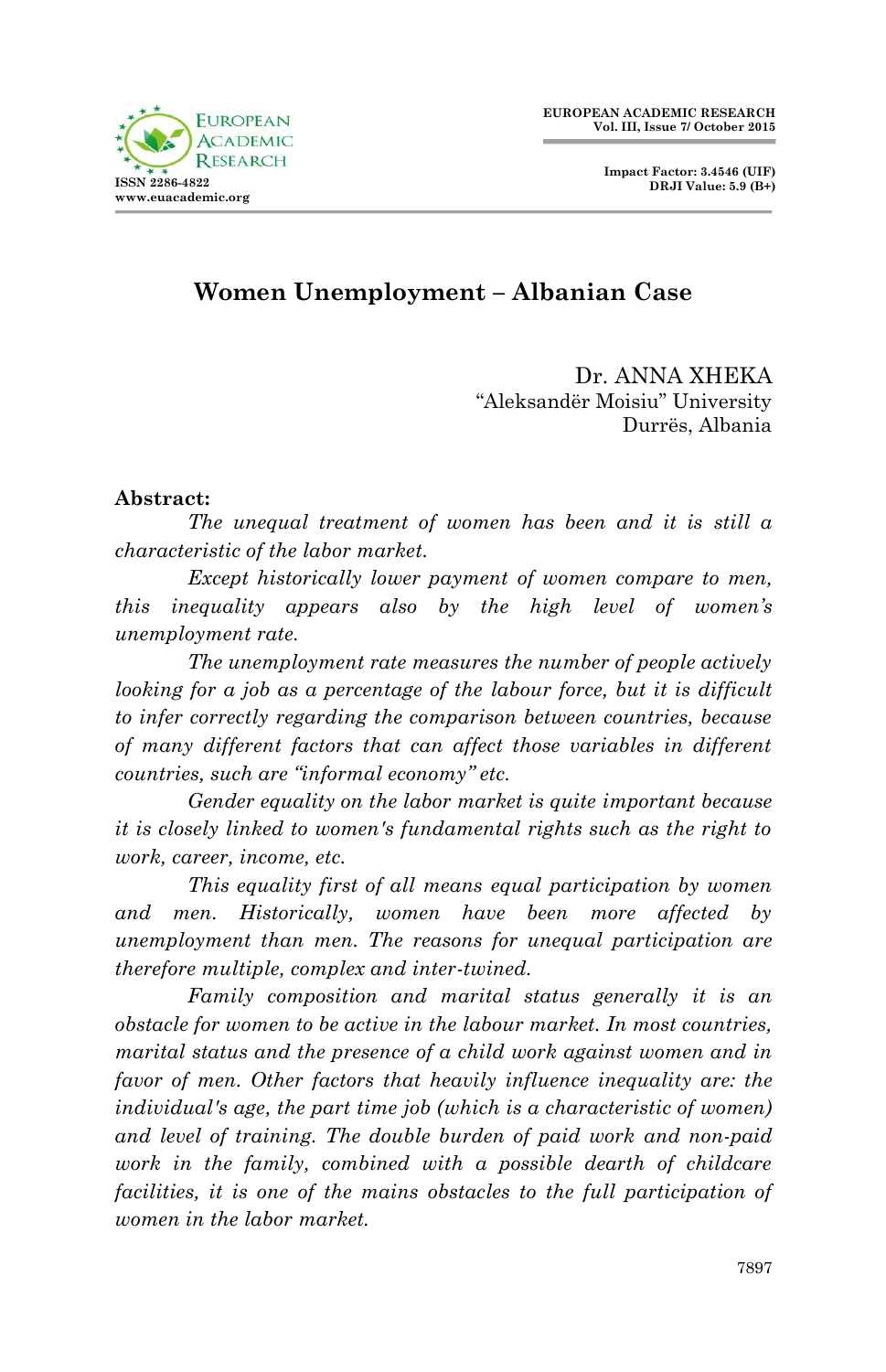*This poster through the secondary data of Europe and especially of Albania, presents the actual situation regarding the unemployed rate of women, focusing on comparative way between countries, despite the above-mentioned difficulty, aimed to encourage the debate about the reasons of the situation and proposals for its improvement.*

*The unemployed rate of women still is higher compare with the men in European level as well as in most of the individual countries.*

**Key words:** Gender Equality, Unemployment, Labour Market, Albania, European Union

#### **Women unemployment situation in Europe**

The EU-28 unemployment rate was 9.6 % in June 2015, stable compared with May 2015 and down from 10.2 % in June 2014, while among the Member States, the lowest unemployment rates in June 2015 were recorded in Germany (4.7 %) and the Czech Republic (4.9 %), and the highest in Greece (25.6 % in April 2015) and Spain (22.5 %).( Eurostat October 2015)

Historically, women have been more affected by unemployment than men. In 2000, the unemployment rate for women in the EU-28 was around 10 %, while the rate for men was below 8 %. Since the first quarter of 2008, when they were at their lowest levels of 6.3 % and 7.4 % respectively, the male and female unemployment rates in the EU-28 converged, and by the second quarter of 2009 the male unemployment rate was higher. The decline of the men's rate during 2010 and the first half of 2011 and the corresponding stability in the women's rate over the same period brought the male rate below the female one once again. Since then the two rates have risen at the same pace until mid-2013, when they reached their highest value, both at 10.9 %. In the second half of 2013 as well as during the course of 2014 both the male and the female rates declined, reaching respectively 9.8 % and 10.1 % at the end of 2014. (Eurostat October 2015).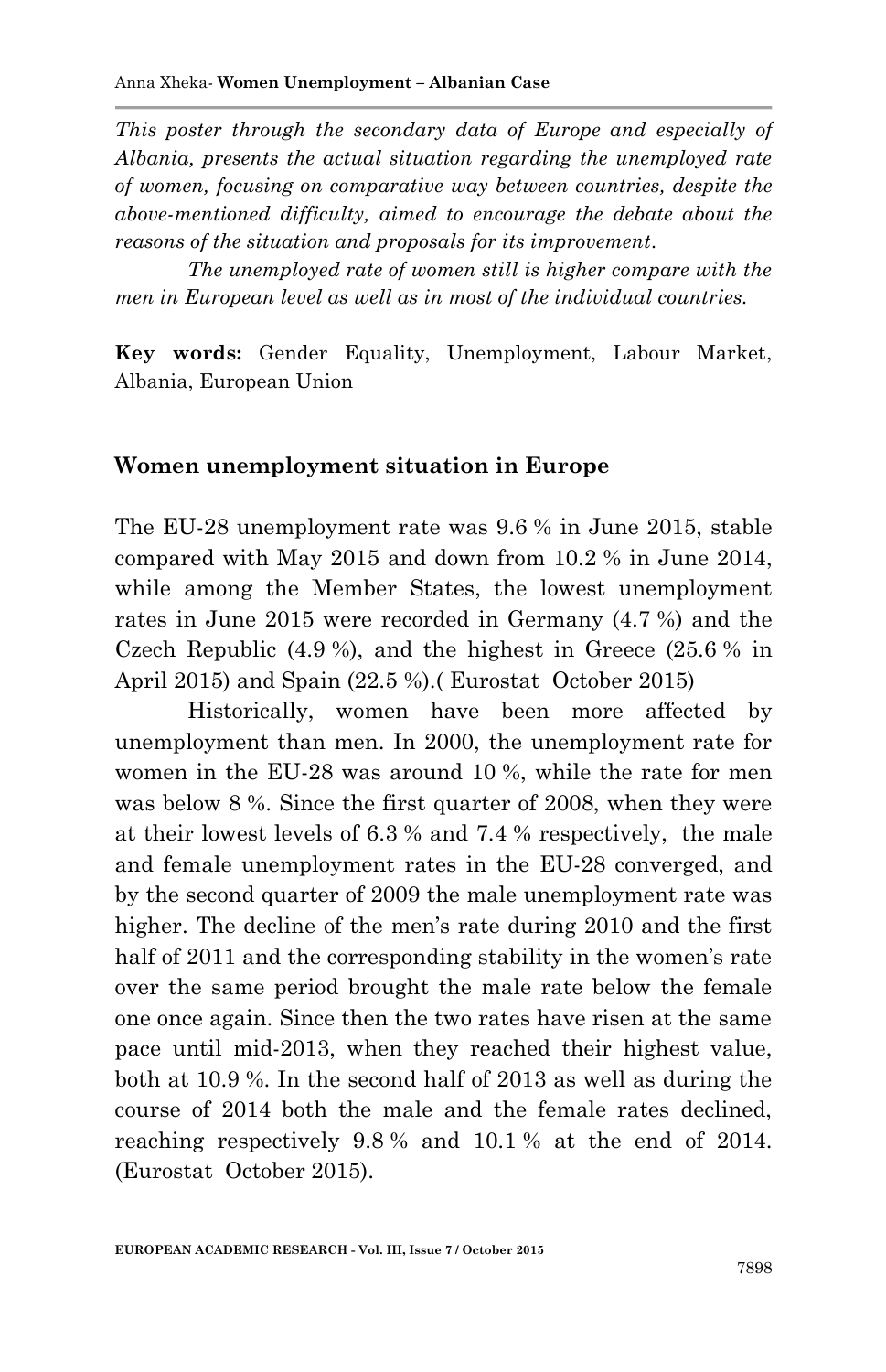Although women are still treated as the second breadwinner and they often are not been looking for a job, ( as important variable calculating the unemployment rate) the unemployment rate continue to be higher for women compare to the man as EU average, but the trends are different regarding the individual states.

**Table Nr 1<sup>1</sup>: Unemployment rates by age and gender, 2007-2014 (%), in EU-28**

|                       | Male |      | Female |      | $<$ 25 years | 25-74 years |
|-----------------------|------|------|--------|------|--------------|-------------|
|                       | 2007 | 2014 | 2007   | 2014 | 2014         | 2014        |
| <b>EU-28</b>          | 6.6  | 10.1 | 7.9    | 10.3 | 22.2         | 90          |
| Euro area             | 6.7  | 11.5 | 86     | 11.8 | 23.8         | 10.4        |
| Belgium               | 67   | 9.0  | 85     | 79   | 23.2         | 73          |
| Bulgaria              | 6.5  | 12.3 | 7.4    | 10.4 | 23.8         | 10.7        |
| <b>Czech Republic</b> | 42   | 5.1  | 67     | 74   | 15.9         | 5.4         |
| Denmark               | 34   | 64   | 42     | 6.8  | 12.6         | 55          |
| Germany               | 8.4  | 5.3  | 87     | 4.6  | 77           | 4.7         |
| Estonia               | 5.4  | 7.9  | 3.8    | 6.8  | 15.0         | 67          |
| <b>Ireland</b>        | 5.0  | 12.9 | 43     | 9.4  | 23.9         | 10.0        |
| Greece                | 5.3  | 23.7 | 129    | 30.2 | 52.4         | 24.8        |
| Spain                 | 6.4  | 23.6 | 10.7   | 25.4 | 53.2         | 223         |
| France                | 78   | 10.5 | 85     | 10.1 | 24.1         | 88          |
| Croatia               | 8.8  | 16.5 | 11.4   | 18.3 | 45.5         | 14.6        |
| Italy                 | 49   | 11.9 | 7.8    | 13.8 | 42.7         | 10.6        |
| <b>Cyprus</b>         | 3.4  | 17.1 | 4.6    | 15.1 | 35.9         | 14.0        |
| Latvia                | 6.5  | 11.8 | 5.6    | 9.8  | 19.6         | 10.0        |
| Lithuania             | 42   | 12.2 | 43     | 92   | 19.3         | 99          |
| Luxembourg            | 3.4  | 5.9  | 5.1    | 6.0  | 21.2         | 5.0         |
| Hungary               | 7.1  | 76   | 77     | 79   | 20.4         | 67          |
| Malta                 | 5.8  | 6.2  | 79     | 5.4  | 11.8         | 4.8         |
| <b>Netherlands</b>    | 33   | 72   | 52     | 78   | 12.7         | 65          |
| <b>Austria</b>        | 43   | 5.9  | 53     | 6.4  | 10.3         | 49          |
| Poland                | 9.0  | 8.5  | 103    | 96   | 23.9         | 77          |
| Portugal              | 87   | 13.8 | 98     | 14.5 | 347          | 125         |
| Romania               | 72   | 73   | 62     | 6.1  | 24.0         | 5.5         |
| Slovenia              | 4.0  | 9.0  | 59     | 10.6 | 20.2         | 89          |
| Slovakia              | 10.0 | 12.8 | 128    | 13.6 | 29.7         | 11.8        |
| Finland               | 63   | 9.3  | 72     | 8.0  | 20.5         | 7.0         |
| Sweden                | 5.9  | 8.2  | 65     | 77   | 22.9         | 57          |
| <b>United Kingdom</b> | 5.5  | 6.4  | 5.0    | 5.8  | 16.9         | 4.4         |
| Iceland               | 23   | 6.1  | 23     | 49   | 10.0         | 39          |
| Norway                | 2.6  | 3.7  | 25     | 3.3  | 7.9          | 28          |
| <b>Turkey</b>         |      |      |        |      | 18.0         | 83          |
| <b>United States</b>  | 4.7  | 63   | 45     | 6.1  | 13.4         | 5.0         |
| Janan                 | 3.9  | 3.8  | 37     | 3.4  | 6.3          | 33          |

There are many factors caused such a situation, but , family responsibilities and the need for a part time job are two of the mains.

**EUROPEAN ACADEMIC RESEARCH - Vol. III, Issue 7 / October 2015**

1

<sup>1</sup> Eurostat (October 2015) Avalible at http://ec.europa.eu/eurostat/statisticsexplained/index.php/Unemployment\_statistics. Seen at 3 October 2015.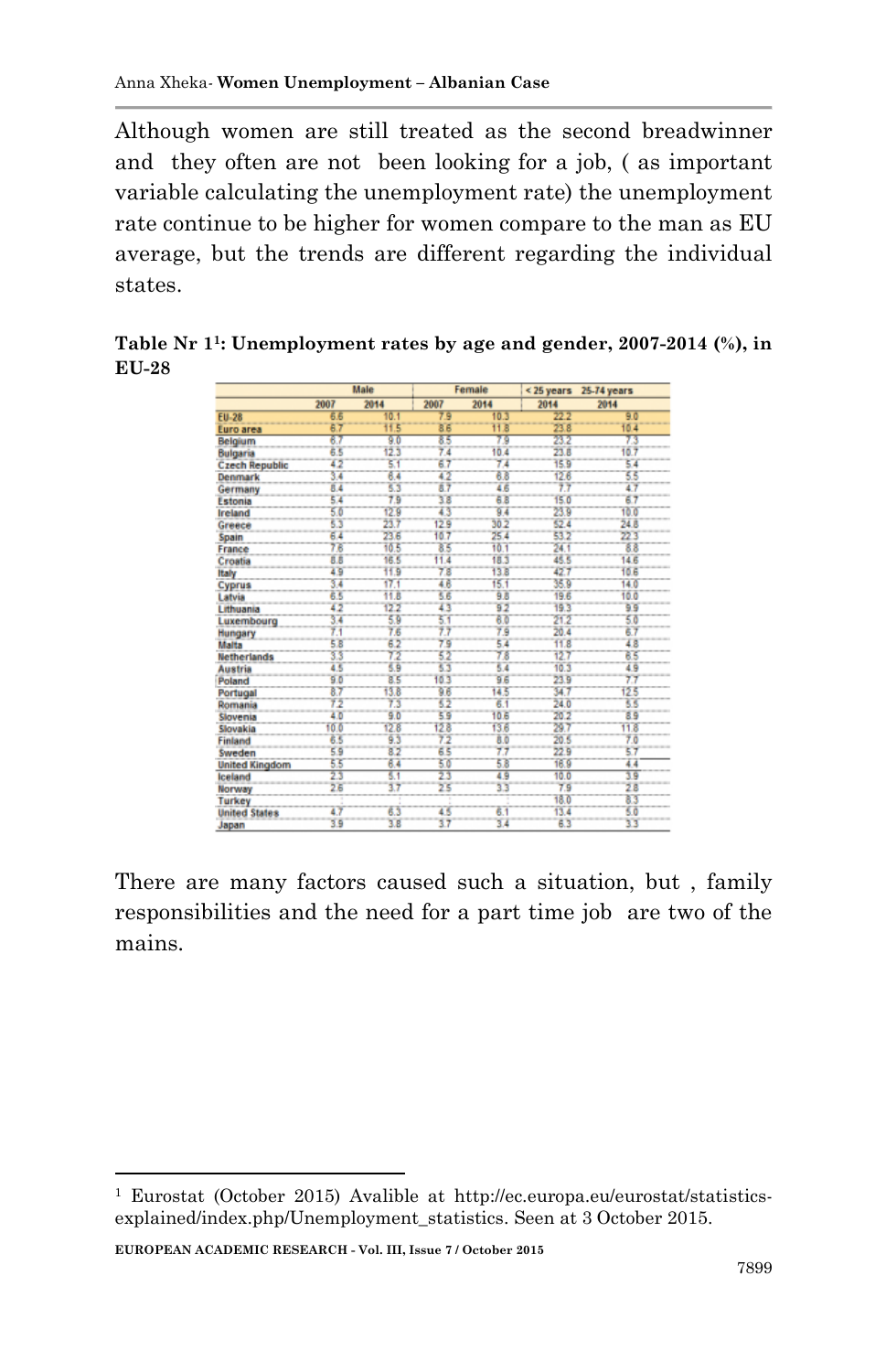**Table Nr 2<sup>2</sup>. Inactivity and part-time work due to personal and family responsibilities - men and women in 2012 (% of the whole population 15-64)**



# **Albanian Case**

1

Albania is a country where it is difficult to measures the unemployment rate due to a high level of "informal economy", despite the fact the it is in use the well known formula of calculation. Analyzing the post communist period can easy conclude that the trends of unemployment rate were different from one period of time to another.

According to LFS results, during the time period 2007- 2009, the official overall unemployment rate increased slightly. Disaggregation of data by sex reveals that this is mainly due to an increase in female unemployment, namely from 12.2 per cent in 2007to 15.9 per cent in 2009. During the same time, men's unemployment rate decreased from 14.4 per cent to 12.2

<sup>2</sup> EC ( 2013) Female Labour Market Participation. Pg 9. Avalible at: http://ec.europa.eu/europe2020/pdf/themes/31\_labour\_market\_participation\_of \_women.pdf. Seen at 5 October 2015.

Table 2 referes the data from the year 2012, period of time for example when the women unemployment rate was 7.1 and men unemployment rate was 6.2., according EC.(2012) The Current Situation of Gender Equality in Malta.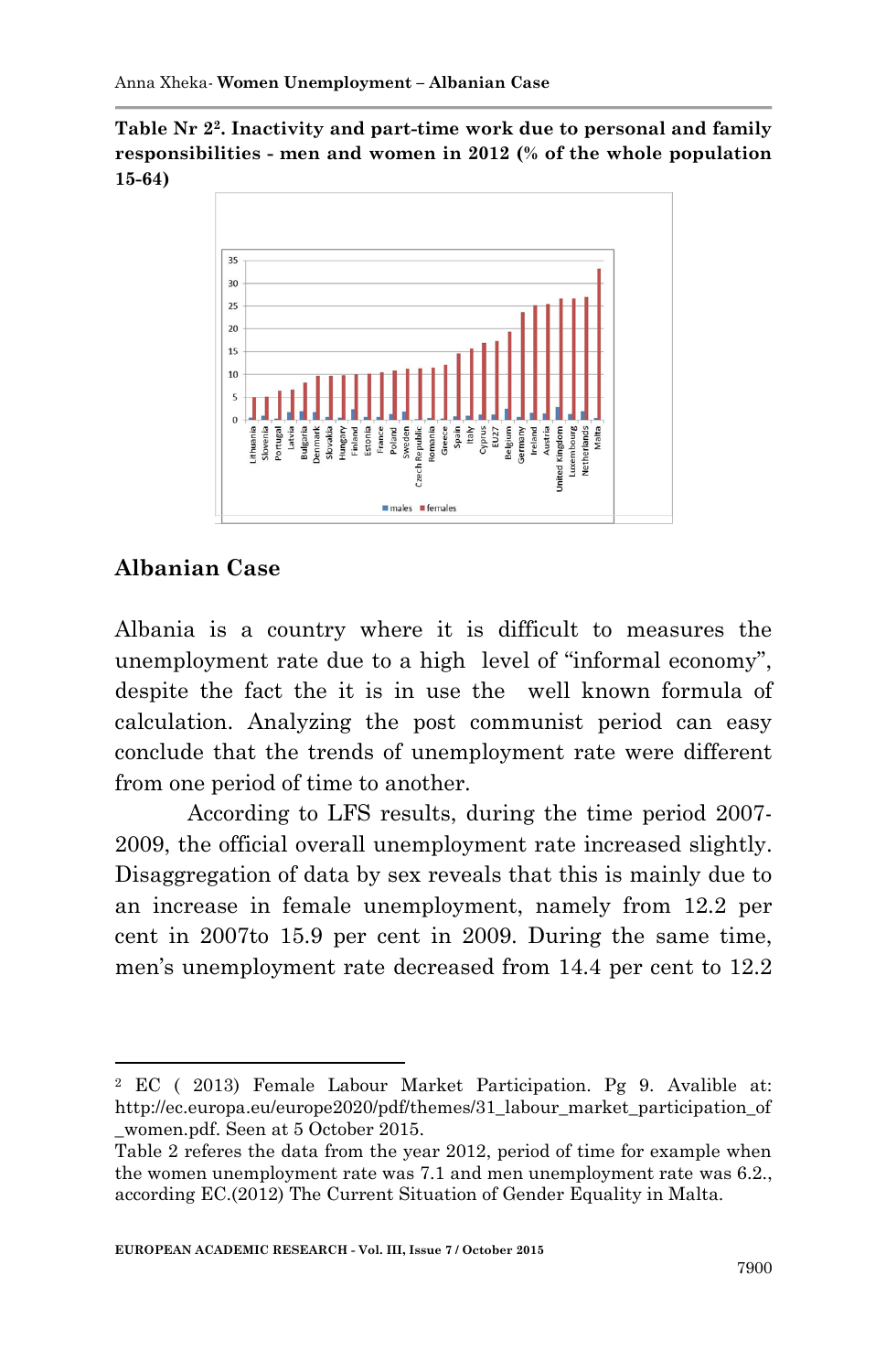per cent.<sup>3</sup> A similar trend is reflected by statistics on long-term unemployment: during the same period, with male official longterm unemployment decreased by almost two percent, in contrast to a two per cent increase in long-term unemployment among women. While in 2007, men's unemployment rate was higher than women's, since then, trends point to the deterioration of women's situation on the labour market, both in terms of employment and unemployment As in other postcommunist and transition countries, the deterioration in women's position in the labour market can be attributed to several factors including (i) a general lack of labour due to restructuring; (ii) a focus of the economy on sectors which traditionally employ few women; (iii) the generally limited capacity of the economy for absorbing the high numbers of women released from formerly state owned enterprises;(iv) the shift from male agricultural to non-agricultural employment; (v) adherence to the model of the exclusively male breadwinner; and (vi) lack of gender sensitive employment policies.

In 2014, as it is shown in the table below the unemployment rate for 15-64 years old population is 17.9%. Male unemployment rate is 19.7% and female unemployment rate is 15.5%.

Such a situation more than an improvement of the level of employment of women, is due to the massive departure of a significant number of men abroad, emigration reasons.

|           | Unemployment rate |       |      |  |  |  |
|-----------|-------------------|-------|------|--|--|--|
|           | 2012              | 2013  | 2014 |  |  |  |
| Age group |                   |       |      |  |  |  |
|           |                   | Total |      |  |  |  |
| 15-29     | 26,0              | 27,2  | 32,5 |  |  |  |

### **Table Nr 3.<sup>4</sup> Unemployment rate by sex and age group**

<sup>4</sup> INSTAT (2015). Femra dhe Meshkuj 2015, Pg 60.

1

**EUROPEAN ACADEMIC RESEARCH - Vol. III, Issue 7 / October 2015**

<sup>3</sup> UN- National Report on the Status of Women and Gender Equality in Albania 2011. Pg 70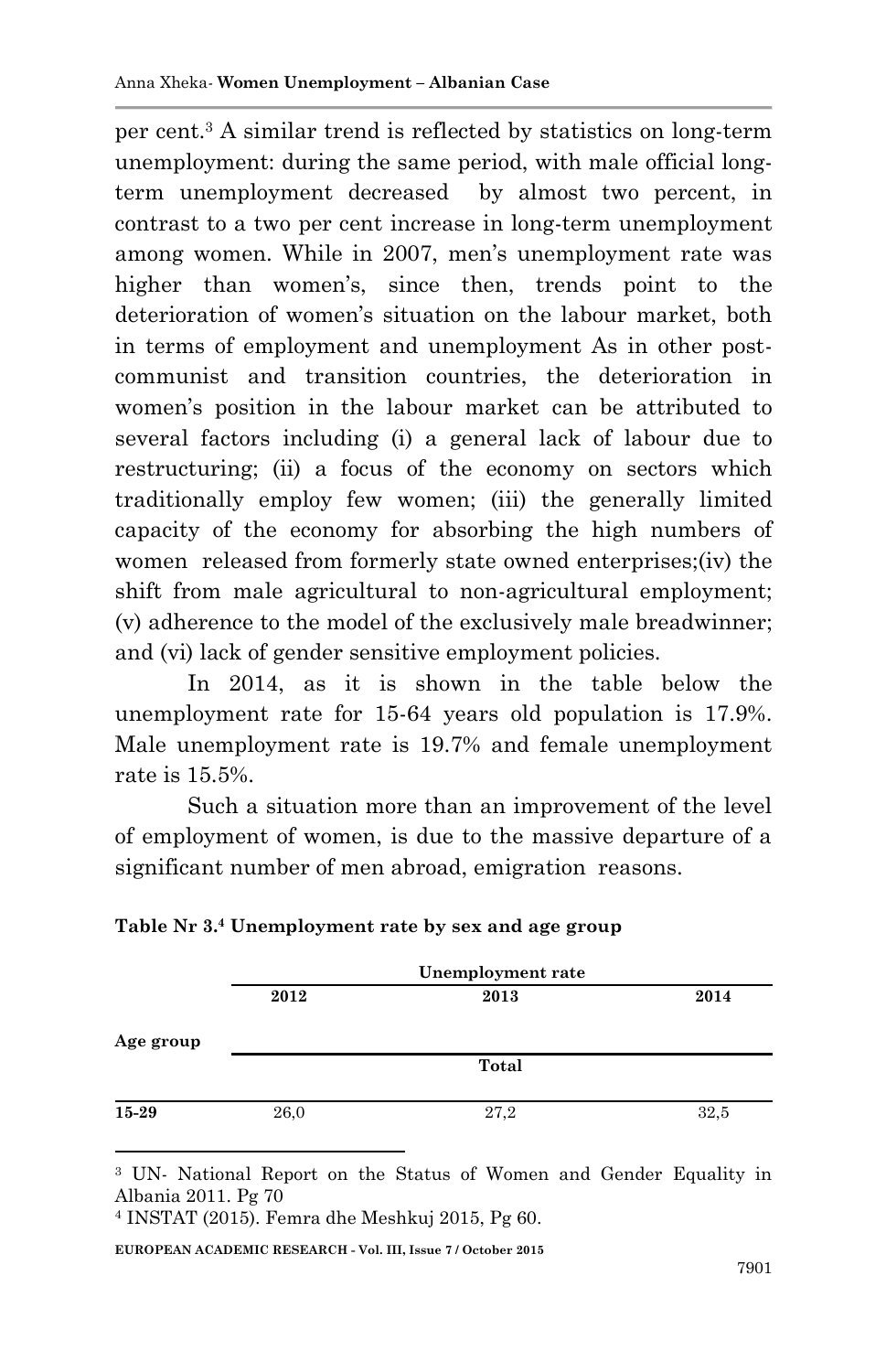| 30-64     | 10,0 | 13,1  | 13,3 |
|-----------|------|-------|------|
| 15-64     | 13,8 | 16,4  | 17,9 |
| $15+$     | 13,4 | 15,9  | 17,5 |
|           |      | Men   |      |
| 15-29     | 28,4 | 29,7  | 35,6 |
| 30-64     | 10,4 | 14,6  | 14,0 |
| 15-64     | 15,2 | 18,3  | 19,7 |
| $15+$     | 14,6 | 17,8  | 19,2 |
|           |      | Women |      |
| $15 - 29$ | 22,0 | 23,6  | 27,4 |
| 30-64     | 9,5  | 11,2  | 12,3 |
| 15-64     | 12,0 | 13,8  | 15,5 |
| $15+$     | 11,7 | 13,5  | 15,2 |
|           |      |       |      |

Anna Xheka*-* **Women Unemployment – Albanian Case** 

Statistics shows that unemployment is more present in the age group from 15-29 years in Albania, the same trend with European countries.

**Table Nr 4<sup>5</sup>. Unemployment rate for women by age groups**



### **Conclusion**

Despite positive improvement in several European countries, including Albania currently, the unemployment rate for women remains higher than that for men.

Factors that determine this situation are numerous, but the social burden remains one of the main.

**.** 

<sup>5</sup> Ibid. Pg 61.

**EUROPEAN ACADEMIC RESEARCH - Vol. III, Issue 7 / October 2015**